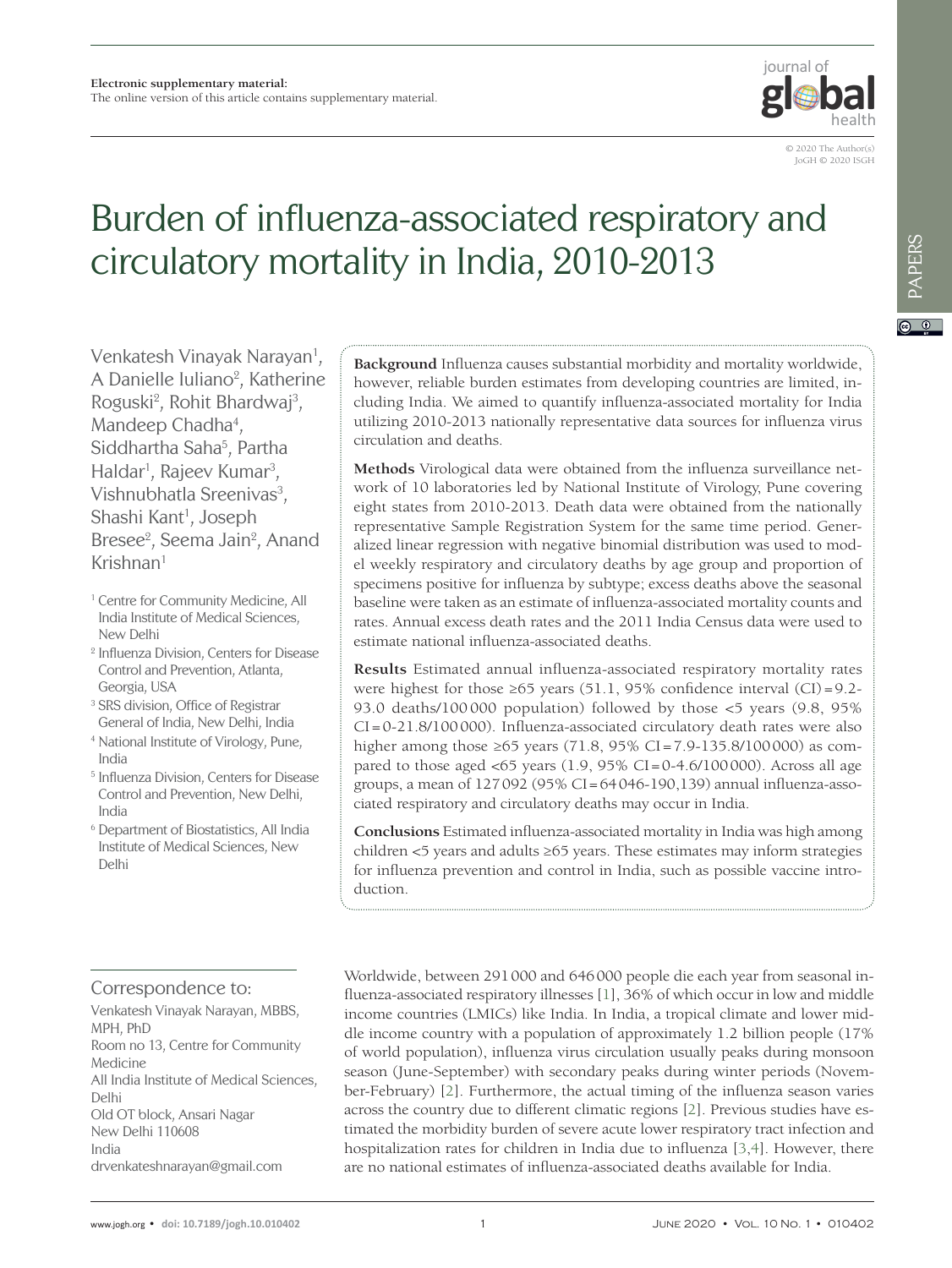Estimating influenza mortality is complicated by the fact that influenza is often not listed as underlying cause on death certificates, thus influenza-associated mortality estimation is often conducted using indirect estimation methods with statistical modeling [5,6]. These indirect methods rely on national vital records systems as well as consistent surveillance data, which has also hampered many estimates in LMICs such as India due to issues with the quality or availability of necessary data sources [6-8]. However, estimates from the lower resource and tropical climate settings can be important to understand the true burden of influenza on high risk age groups and populations. For example, an earlier study aimed at estimating the global burden of influenza by utilizing data from systematic review of studies found that 99% of influenza deaths in children <5 years occurred in developing countries [9]. Several studies have explored the burden of influenza-associated deaths for middle-income countries, including countries in the Americas [10], as well as Asian countries, such as China, Thailand, and Bangladesh [11-13].

Influenza virus infection incidence is known to vary by season and vaccination campaigns in many countries occur at the beginning of the influenza season to decrease potential morbidity and mortality [14]. However, influenza vaccination is currently a low priority vaccine in India. Currently, the Ministry of Health and Family Welfare (MoHFW), Government of India recommends annual influenza vaccination for high risk groups, specifically, health care workers, pregnant women, and people with chronic health conditions. For children <5 years and adults ≥65 years, the seasonal influenza vaccine has been categorized as 'desirable' or lower priority [15]. While MoHFW recommends seasonal influenza vaccine, they do not routinely purchase or provide the vaccine for these age groups. Estimates of influenza mortality for India could guide policy for prevention and control measures, such as the introduction of seasonal influenza vaccine in public health programmes by identifying the burden among populations at risk of influenza-associated death. In this context, we aimed to estimate influenza-associated mortality for India using national level vital records and viral surveillance data.

# **METHODS**

## Mortality data: Sample Registration System (SRS)

We obtained weekly death data for 2010 through 2013 collected through the Sample Registration System (SRS) from the Office of Registrar General of India. The four years provided by the SRS were the most recent nationally representative mortality data available for India at the time of our request due to time required to clean and systematically code deaths. The SRS is a routine annual demographic survey, serving as the primary system for collecting data on births and deaths in India since 1971. Details of the SRS, including design, sampling scheme, physician assignment of the underlying cause of death and the methodology have been described elsewhere [8,16,17]. In brief, the SRS divided each state or union territory of India into one million sample units based on the population using the 2001 census. SRS selected 7597 sampling units (4433 rural and 3164 urban units) by stratified simple random sampling across all states of India, with a population of approximately 7.6 million (0.6%) for continuous monitoring of births and deaths [18]. These sample units are representative of the population at the state level and are the only source of nationally representative mortality data in India.

Within the SRS system, trained surveyors record deaths. Verbal autopsy (VA) methods, which include interviewing surviving household members, are used to capture cause of death. SRS teams visit communities that are part of this system throughout the year to identify deaths and collect information on possible causes of death. VA reports are sent through a web-based platform to two trained physicians who assign the most probable underlying cause of death based on guidelines from International Classification of Diseases (ICD) coding system [8,16,17]. For our analysis, deaths were categorized into groups based on codes from the tenth revision of ICD (ICD-10): circulatory diseases (ICD-10 codes I00-I99) and respiratory diseases (ICD-10 codes J00-J99). We obtained weekly counts of respiratory and circulatory deaths for 2010- 2013 by three age groups (<5, 5-64, ≥65 years). To calculate rates, we also obtained age group-specific annual population estimates for the SRS sampling area for 2010-2013 from the SRS annual reports [18].

## Viral surveillance data

The Indian Council of Medical Research (ICMR) established a laboratory-based surveillance network for influenza virus, which is coordinated by the National Institute of Virology (NIV), Pune, India [2]. The virology laboratories were located across ten cities in eight states providing geographic and climatic representation of India. Patients with influenza-like illness (ILI) presenting at outpatient departments and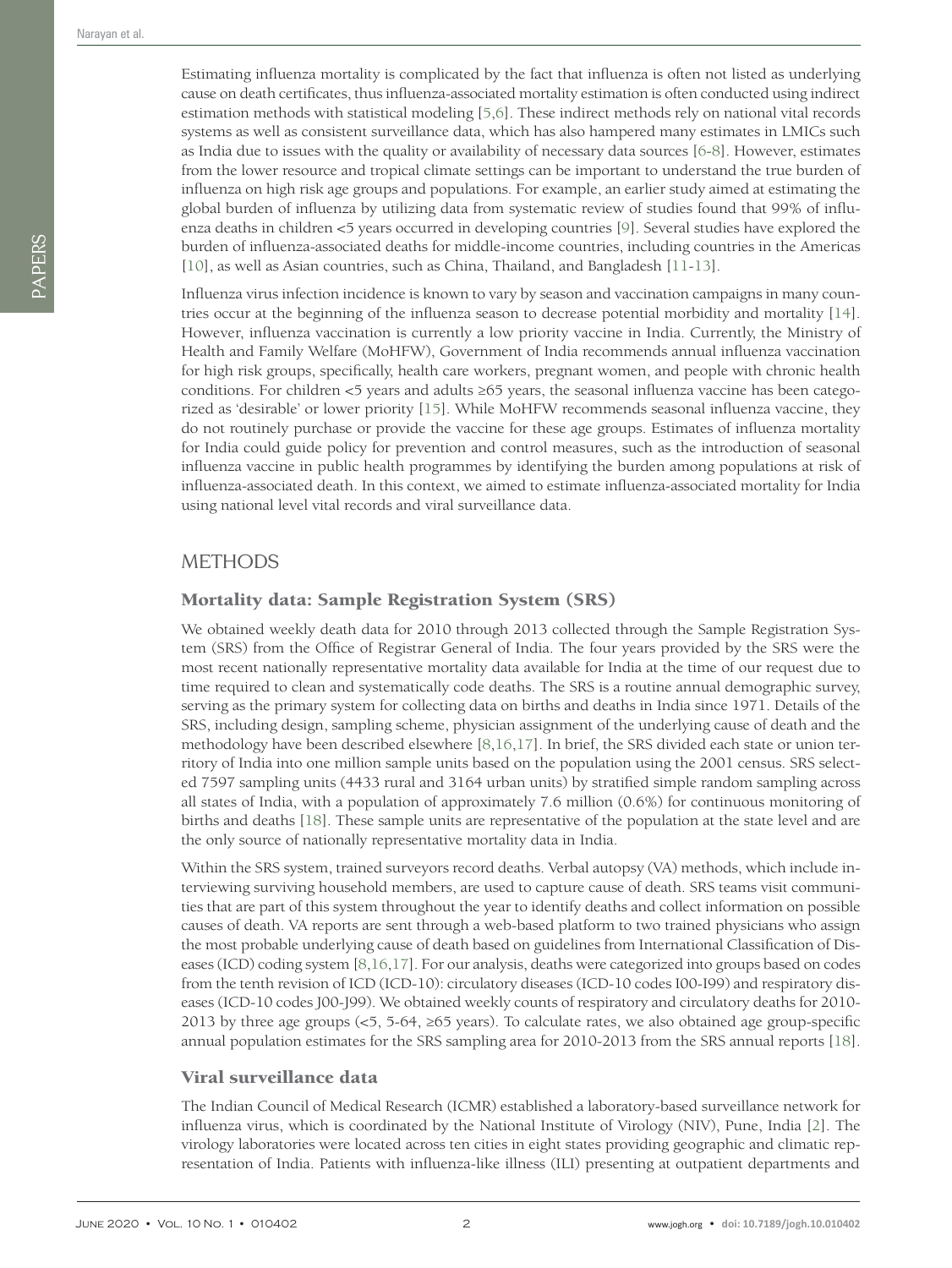hospitalized patients with severe acute respiratory infection (SARI) were randomly selected and enrolled into the surveillance system, which has been described elsewhere [2]. ILI was defined as sudden onset of fever >38°C or history of fever in the past three days with cough, sore throat or rhinorrhea [7]. SARI was defined as an ILI episode with difficulty breathing or clinically suspected pneumonia (in children <5 years) with an increased respiratory rate requiring hospitalization, following the Integrated Management of Childhood Illness definitions [19].

Specimens were tested for influenza viruses using reverse-transcription polymerase chain reaction (RT-PCR) following standardized protocols coordinated by NIV, which is also the World Health Organization (WHO) designated National Influenza Center for India. Surveillance nurses collected five to ten nasopharyngeal swabs each week from participating centers from 2010 to 2013 year-round [2]. These data are collected systematically throughout the year to demonstrate the timing of influenza virus circulation throughout India. We obtained weekly numbers of specimens positive for influenza viruses by type (A or B) and influenza A subtype (H1N1pdm09 or H3N2) and the total number of specimens tested. Due to limited viral surveillance data for the age groups in this analysis, viral surveillance data was combined by age group and an all-age percent positive was used in models. The weekly influenza percent positive was calculated combining data for all ages and by dividing the total number of specimens that tested positive for influenza viruses divided by the total number of specimens collected in that week.

## Evaluation of influenza circulation and mortality data

Before conducting this analysis, these data underwent a detailed evaluation described elsewhere using specific criteria for robustness of data, including sample size, proportion of ill-defined deaths, and representativeness to determine quality of data and guide methodology to estimate influenza-associated mortality [8].

Although the influenza percent positive may vary between age groups, we utilized an overall influenza percent positive combining surveillance information for all age groups. This approach was selected because of potential biases in the surveillance data including who is enrolled in surveillance, health care seeking behaviours in the population, and limited numbers of specimens collected and tested for influenza by age group. By age group for the period of study, we graphed the weekly influenza percent positive along with weekly count of deaths coded as respiratory or circulatory (**Figure 1**).

# Estimating influenza-associated deaths:

We used generalized linear regression with a negative binomial distribution, stratified by three age groups (<5, 5-64, and ≥65 years), to model weekly counts of respiratory and circulatory deaths and incorporating the influenza percent positive for all ages to attribute deaths to influenza. The model was constructed with weekly respiratory or circulatory death counts as the dependent variable and incorporated influenza virus subtypes as independent variables. We assumed a negative binomial distribution of respiratory and circulatory deaths to account for over-dispersion in the count data. A continuous time term counting the available weeks of death data was utilized to adjust for trends over time, and harmonic terms were used to adjust for the assumed sinusoidal and seasonal pattern of deaths over time. Both time and harmonic terms were used to estimate the baseline number of respiratory or circulatory deaths. We used a log link function in the models, which assumes a multiplicative relationship between the exposure to influenza virus infection and resulting mortality. The models included independent variables that comprised of the weekly percentage of specimens testing positive for influenza A(H3N2), influenza A(H1N1)pdm09, and influenza B viruses during a given week. A population offset was used to account for annual changes in population for each age group. Weekly estimates were summarized by calendar year and subsequently used to calculate national estimates of influenza-associated deaths for India.

We evaluated different models considering inclusion of alternative terms for patterns of influenza virus activity using viral surveillance data to identify the best model for estimating influenza-associated deaths (Table S1 in **Online Supplementary Document**). We evaluated model fit using the Akaike Information Criterion (AIC) value and statistical significance of viral terms. We explored an additive model using a linear link to confirm our initial assumption that the relationship between influenza and death was multiplicative. To evaluate baseline death estimates for respiratory and circulatory deaths, we compared the use of harmonic terms (sine and cosine) to the use of splines. Additionally, since deaths may not align with actual timing of viral infection, we examined the use of different lag periods for the viral data by plotting death data in conjunction with viral surveillance data for visual assessment. In our models, we explored using viral terms with no lag in time period, a one-week lag or a two-week lag to evaluate the best model fit and to evaluate which viral terms were associated with the selected death outcome.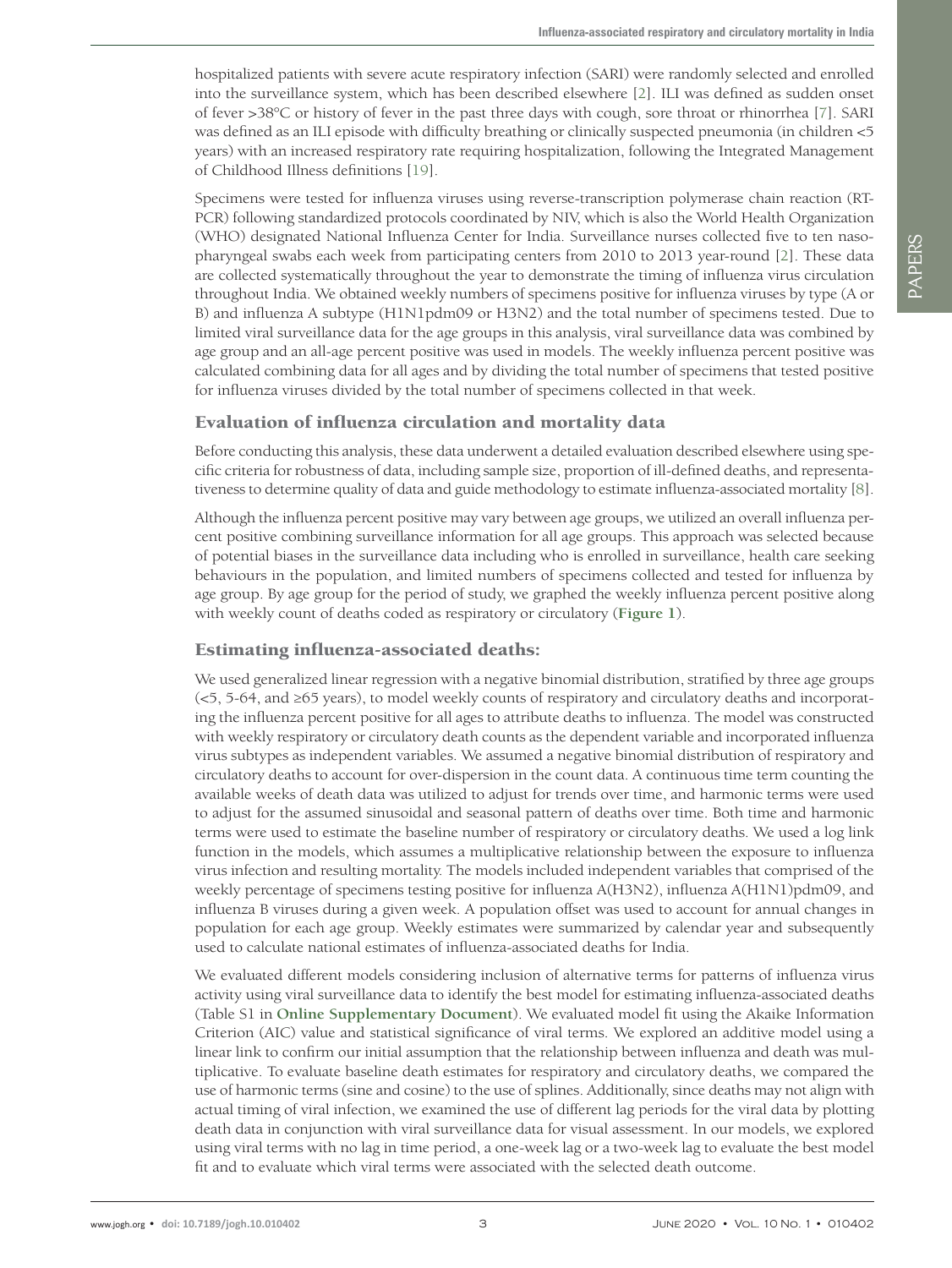

**Figure 1.** Sample registration system respiratory and circulatory coded deaths by week and influenza virus percent positive by week, India 2010-2013. \*Circulatory deaths were for age group <65 years due to very small number of deaths in age group 0-4 years (includes under 5 circulatory deaths).

In our evaluation of viral surveillance data, we observed that during some of the weeks only a few specimens were tested, which may have caused the percent positive to be unstable between weeks. Thus, we also examined a different approach to calculate the percent positive referred to as the "standardized percent positive" for influenza viral terms. The standardized percent positive was calculated by dividing the weekly number of specimens positive for influenza by the total of the number of specimens tested during the calendar year.

A detailed description of the models explored is provided in the Appendix (Table S1 in the **Online Supplementary Document**). The final model selected included sine and cosine terms to estimate the baseline, one time term, and the influenza virus subtypes as indicator variables:

In each regression model,

 $Y_i = \alpha exp {\lbrace \beta_0 + \beta_1[t_i] + \beta_2[sin(2t_i π/52.179)] + \beta_3[cos(2t_i π/52.179)] + \beta_4[A(H3N2)_i] + \beta_5[A(H1N1pdm09)_i] + \beta_6[B_i] \rbrace}$ 

where: Y<sub>i</sub> was the number of deaths in a particular week i,  $\alpha$  is log of population (offset variable), t<sub>i</sub> was time in weeks and  $A(H3N2)_{i}$ ,  $A(H1N1pdm09)_{i}$ , and  $B_{i}$  were the percentages of specimens testing positive for each influenza virus subtype respectively in a given week, without a lag.

Stratified models were run for each death category (respiratory and circulatory) and age group (<5, 5-64, and ≥65 years). The mortality associated with a specific influenza type or subtype was calculated by first obtaining the predicted weekly deaths from the model that included a term for the specific influenza type or subtype (full model). This estimate was then subtracted from the predicted deaths obtained from the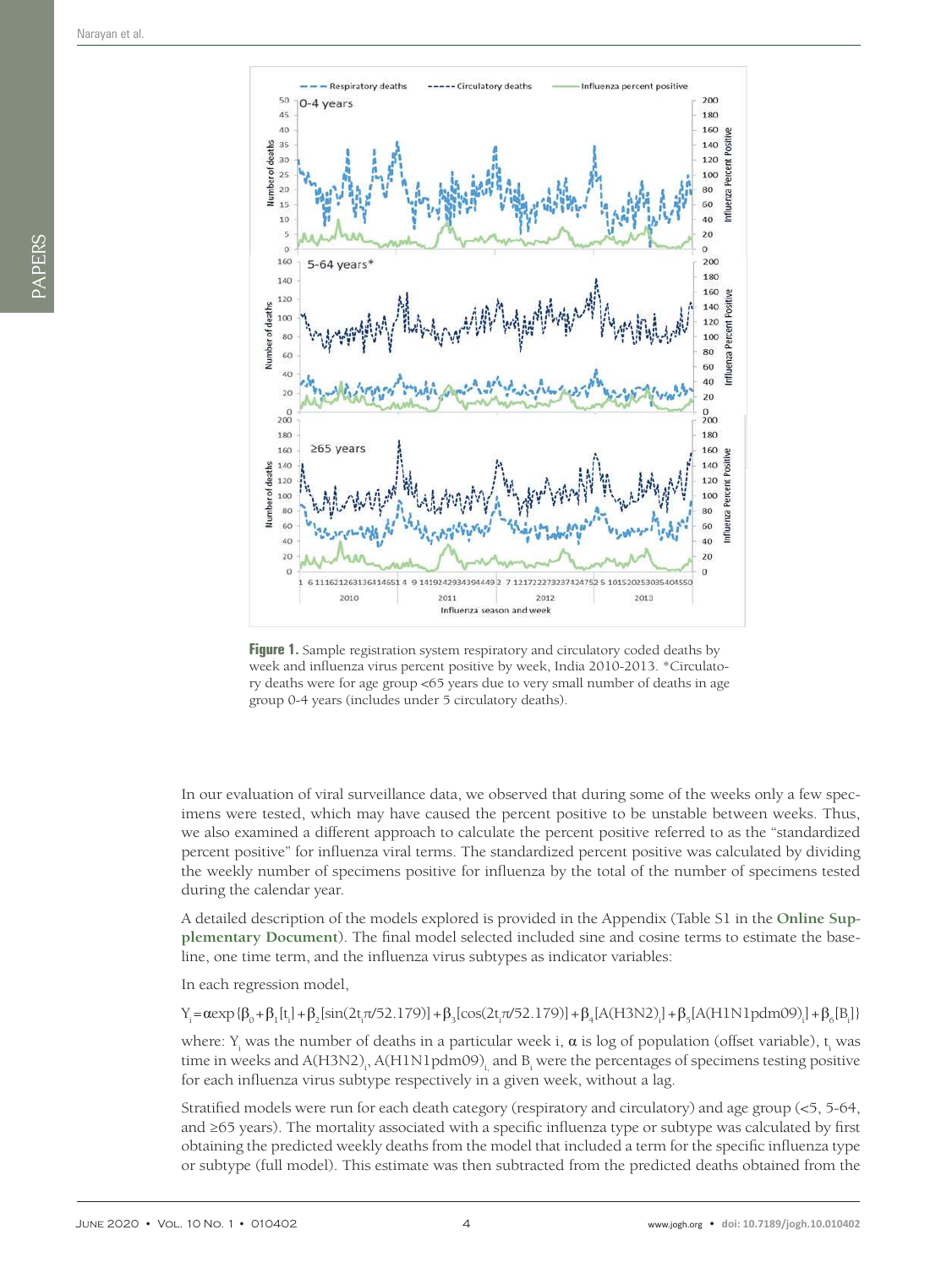model wherein the terms for the for the specific influenza type or subtype was set to zero (baseline model). Only positive differences obtained after subtracting the weekly deaths from full model to predicted weekly deaths from the baseline model were included. The same model was used for each age group and for both respiratory and circulatory deaths. All three age group models were run for respiratory deaths. As there were very few circulatory deaths in the <5 age group, it was combined with the 5-64 age group for the circulatory models, since it was not possible to run the model with such a small sample size. Thus, only two models (<65 and ≥65 years) were utilized for circulatory deaths. To account for the temporal autocorrelation of the residuals, bootstrapping was used to calculate individual week and year standard errors around these calculated estimates. The bootstrap standard errors were used to calculate corrected confidence intervals around estimates of influenza-associated mortality [20]. Statistical analyses were carried out using R version 3.3.1 (R Foundation for Statistical Computing, Vienna, Austria).

## Extrapolation to calculate a national estimate

We first used the regression models to calculate the age group-specific influenza-associated respiratory and circulatory death counts and associated standard errors by calendar year. From these deaths, rates were calculated using the age-specific SRS population denominators. The national estimate was then calculated by applying the age-specific influenza-associated respiratory and circulatory mortality rates and standard errors to the age-specific national population based on 2011 Indian national census data and adjusted for growth and death rates each year [21]. This generated a national estimate of deaths along with its standard error for each year and age group. We calculated 95% confidence intervals for annual estimates by age group. Age-specific national estimates were calculated using the year-specific death count estimates, summed across all age groups and dividing by the number of available years to obtain a mean national estimate of influenza-associated death.

# RESULTS

## Mortality data summary

From 2010-2013, approximately 45 000 (range 44 128-45 573) were reported each year through SRS (Table S2 in the **Online Supplementary Document**). Of these, a mean of 11.4% were respiratory deaths and 22.8% were circulatory deaths. On average, 58.6% of respiratory deaths for the four years were among adults ≥65 years. For circulatory deaths, an average of 52.9% of deaths were among adults ≥65 years. The overall proportion of ill-defined causes of death in the SRS data system was 12.4%. While SRS report did not provide proportion of ill-defined causes of death by <65 and ≥65 age groups, this proportion was reported to be less than 6% in population aged <70 years whereas for older adults aged ≥70 years, the proportion rose to 29%.

# Viral surveillance data summary

National viral surveillance data for 2010-2013 included 37 816 nasopharyngeal specimens tested for influenza viruses (Table S3 in **Online Supplementary Document**). Of these, 4771 (13%) specimens were positive for influenza viruses ranging from a low of 12% in year 2010 to a high of 15% in year 2011. The predominant circulating viruses in 2010 were influenza A(H1N1pdm09) with 48% and influenza B with 46% of the positive specimens, respectively. For 2011 and 2013, the predominant circulating virus was influenza A(H3N2) comprising of 56% and 61% of the positive specimens for the respective years. For 2012, influenza B was the predominant circulating virus, comprising of 59% of the positive specimens.

# Seasonality of respiratory and circulatory deaths and influenza circulation

We observed a peak in the influenza percent positive from May to September accompanied by secondary peaks throughout the year (**Figure 1**). Peak respiratory and circulatory deaths occurred during winter months (December-January), which was outside of the typical influenza season.

## Estimates of influenza-associated respiratory and circulatory deaths

The peaks in influenza-associated mortality are depicted in **Figure 2** and **Figure 3** and their timings vary from year to year. Most influenza-associated deaths occur within the typical influenza season in India, which generally occurs from April to September each year. Respiratory excess death estimates were highest for those ≥65 years (51.1, 95% confidence interval (CI) = 9.2-93.0 deaths /100 000 population) fol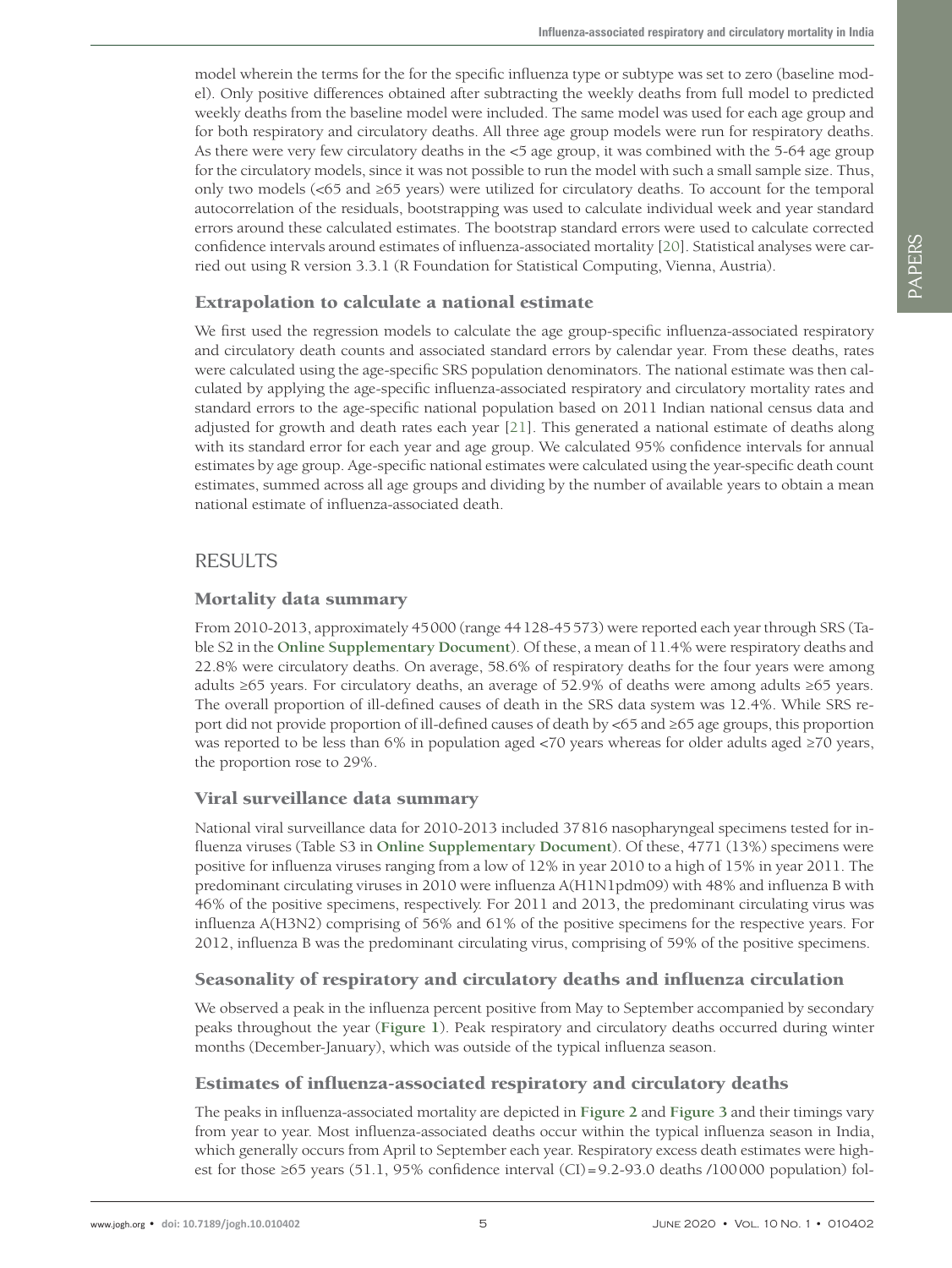PAPERS



**Figure 2.** Observed respiratory deaths and predicted influenza-associated respiratory deaths and proportion positive for influenza viruses by age group, week, and year. The dotted blue line represents respiratory deaths, the green line represents influenza percent positive, the dark blue line represents expected baseline mortality, and the red line represents predicted mortality. The number of excess influenza-associated deaths are the difference between the orange and red lines



Figure 3. Observed circulatory deaths and predicted influenza-associated circulatory deaths and proportion positive for influenza viruses by age group, week, and year. The dotted blue line represents circulatory deaths, the green line represents influenza percent positive, the dark blue line represents expected baseline mortality, and the red line represents predicted mortality. Again, the influenza-associated excess circulatory deaths were the difference between the predicted circulatory mortality (ie, the orange line) and the baseline circulatory mortality (ie, the red line).

lowed by those  $\lt$ 5 years (9.8, 95% CI=0-21.8/100000), whereas the estimates for those 5-64 years were lowest (1.1, 95% CI=0-2.4/100000). For children <5 years, the influenza virus subtype associated with the highest mortality rate varied by year, with the highest mortality associated with A(H1N1pdm09) in 2010, A(H3N2) in 2011 and 2013, and B in 2012, which was consistent with circulating virus subtypes during those years (**Table 1**). Among persons ≥65 years, highest rates of influenza-associated respiratory mortality were observed for influenza A viruses with limited mortality associated with influenza B viruses.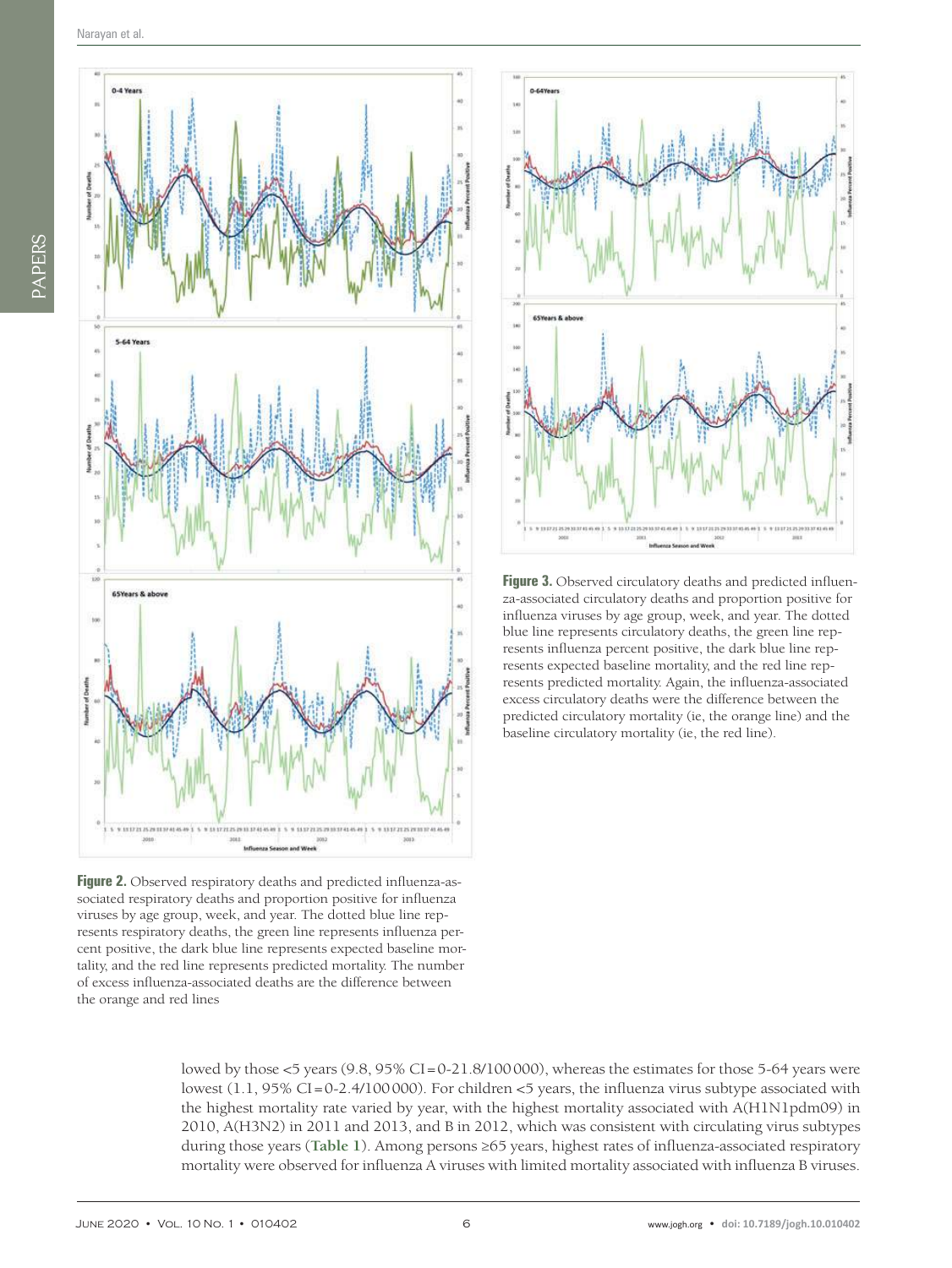**Table 1.** Estimated influenza-associated respiratory death rate per 100000 population by influenza subtype, year, and age group, India, 2010-2013

| <b>AGE GROUP</b> | <b>INFLUENZA TOTAL (95% CI)</b> | INFLUENZA A(H3N2) (95% CI)    | INFLUENZA A(H1N1PDM09) (95% CI) | <b>INFLUENZA B (95% CI)</b> |  |
|------------------|---------------------------------|-------------------------------|---------------------------------|-----------------------------|--|
| <5 years         |                                 |                               |                                 |                             |  |
| 2010             | $10.5(0-27.4)$<br>$1.1(0-2.2)$  |                               | $5.8(0-18.9)$                   | $4.8(0-15.5)$               |  |
| 2011             | $12.5(1.1-25.8)$                | $8.1(0-17.2)$                 | $2.0(0-6.3)$                    |                             |  |
| 2012             | $7.4(0.0-19.1)$                 | $1.5(0-3.1)$                  | $2.8(0-8.9)$                    | $4.1(0-13.2)$               |  |
| 2013             | $8.7(0.4-17.9)$                 | $6.4(0-13.2)$                 | $1.9(0-6.0)$                    | $1.0(0-3.3)$                |  |
| Average          | $9.8(0-21.8)$                   | $4.3(0-10.0)$<br>$3.1(0-9.6)$ |                                 | $3.2(0-10.0)$               |  |
| 5-64 years       |                                 |                               |                                 |                             |  |
| 2010             | $1.4(0-3.0)$                    | $0.1(0-0.2)$                  | $1(0-2.3)$                      | $0.4(0-1.4)$                |  |
| 2011             | $1.0(0.0-2.3)$                  | $0.5(0-1.3)$                  | $0.4(0-0.8)$                    | $0.3(0-0.9)$                |  |
| 2012             | $1.0(0-2.3)$                    | $0.1(0-0.3)$                  | $0.6(0-1.3)$                    | $0.4(0-1.4)$                |  |
| 2013             | $0.9(0.0-2.0)$                  | $0.5(0-1.3)$                  | $0.4(0-0.9)$                    | $0.1(0-0.4)$                |  |
| Average          | $1.1(0-2.4)$                    | $0.3(0-0.8)$<br>$0.6(0-1.4)$  |                                 | $0.3(0-1.0)$                |  |
| $\geq 65$ years  |                                 |                               |                                 |                             |  |
| 2010             | $56.4(7.4-108.4)$               | $4.3(0.9-7.6)$                | 55.4 (13.9-95.5)                | $5.1(0-30.9)$               |  |
| 2011             | 55.4 (19.1-96.9)                | 35.4 (7.7-63.8)               | $20.9(5.3-36.0)$                | $3.4(0-20.8)$               |  |
| 2012             | 35.1 (2.2-78.2)                 | $7.1(1.6-12.7)$               | $31.6(8.0-54.4)$                | $5.1(0-31.5)$               |  |
| 2013             | 57.7 (19.5-95.0)                | 35.9 (8.1-63.7)               | 23.7 (5.9-41.3)                 | $1.5(0-8.9)$                |  |
| Average          | 51.1 (9.2-93.0)                 | 20.8 (0.8-40.8)               | 32.7 (7.0-58.4)                 | $3.8(0-17.7)$               |  |

CI – confidence interval

Influenza-associated circulatory death rates were higher among those  $\geq 65$  years (71.8, 95% CI=7.9-135.8/100 000) as compared to those aged <65 years (1.9, 95% CI = 0-4.6/100 000). For both age groups, estimates across the years consistently showed more deaths associated with influenza A viruses, notably the influenza A(H1N1pdm09) virus (**Table 2**).

## National extrapolation

Across the years 2010-13, the highest number of respiratory and circulatory deaths occurred during 2010 (**Table 3**). The national annual age-specific influenza-associated respiratory deaths was 11 203 (95% CI = 0-24 998) among children <5 years, 11 025 (95% CI = 0-24 500) among persons 5-64 years, and  $34275$  (95% CI=6178-62371) among adults ≥65 years. The annual total age-specific influenza-associated circulatory deaths were 22 395 (95% CI = 0-53 576) among persons <65 years and 48 194 (95% CI = 5283-91 105) among adults ≥65 years. We estimated that a total of 127 092 (95% CI = 64 046- 190 139) influenza-associated respiratory and circulatory deaths across all age groups may occur annually in India.

| <b>AGE GROUP</b>     | INFLUENZA, TOTAL (95% CI) | INFLUENZA, A(H3N2) (95% CI) | INFLUENZA, A(H1N1PDM09) (95% CI) | INFLUENZA, B (95% CI) |  |  |  |  |  |
|----------------------|---------------------------|-----------------------------|----------------------------------|-----------------------|--|--|--|--|--|
| <65 years            |                           |                             |                                  |                       |  |  |  |  |  |
| 2010                 | $2.9(0-6.7)$              | $0.0(0-0.2)$                | $2.6(0-5.5)$                     | $0.7(0-2.8)$          |  |  |  |  |  |
| 2011                 | $1.5(0.0-4.0)$            | $0.3(0-1.8)$                | $0.9(0-2.0)$                     | $0.5(0-1.9)$          |  |  |  |  |  |
| 2012                 | $2.1(0-5.3)$              | $0.1(0-0.3)$                | $1.6(0-3.5)$                     | $0.7(0-3.1)$          |  |  |  |  |  |
| 2013                 | $1.4(0-3.9)$              | $0.3(0-2.0)$                | $1.1(0-2.4)$                     | $0.2(0-0.8)$          |  |  |  |  |  |
| Average              | $1.9(0 - 4.6)$            | $0.2(0-0.9)$                | $1.6(0-3.4)$                     | $0.5(0-1.9)$          |  |  |  |  |  |
| $\geq$ 65 years      |                           |                             |                                  |                       |  |  |  |  |  |
| 2010                 | 85.8 (13.5-163.2)         | $4.5(0-9.5)$                | 90.7 (27.8-151.4)                | $5.6(0-40.2)$         |  |  |  |  |  |
| 2011                 | 69.9 (19.1-132.3)         | 39.0 (0-83.4)               | 33.5 (10.3-56.0)                 | $3.8(0-27.2)$         |  |  |  |  |  |
| 2012                 | $53.3(3.3-121.6)$         | $7.5(0-15.9)$               | 56.7 (17.3-94.6)                 | $6.1(0-43.5)$         |  |  |  |  |  |
| 2013                 | 78.7 (19.2-141.0)         | $42.1(0-88.3)$              | $40.9(12.3-69.0)$                | $1.7(0-12.2)$         |  |  |  |  |  |
| Average              | 71.8 (7.9-135.8)          | $23.4(0-55.0)$              | 55.2 (15.0-95.5)                 | $4.3(0-22.8)$         |  |  |  |  |  |
| $\sim$ $\sim$ $\sim$ |                           |                             |                                  |                       |  |  |  |  |  |

Table 2. Estimated influenza-associated circulatory death rate per 100000 population by influenza subtype, year, and age group, India, 2010-2013

CI – confidence interval

**PAPERS**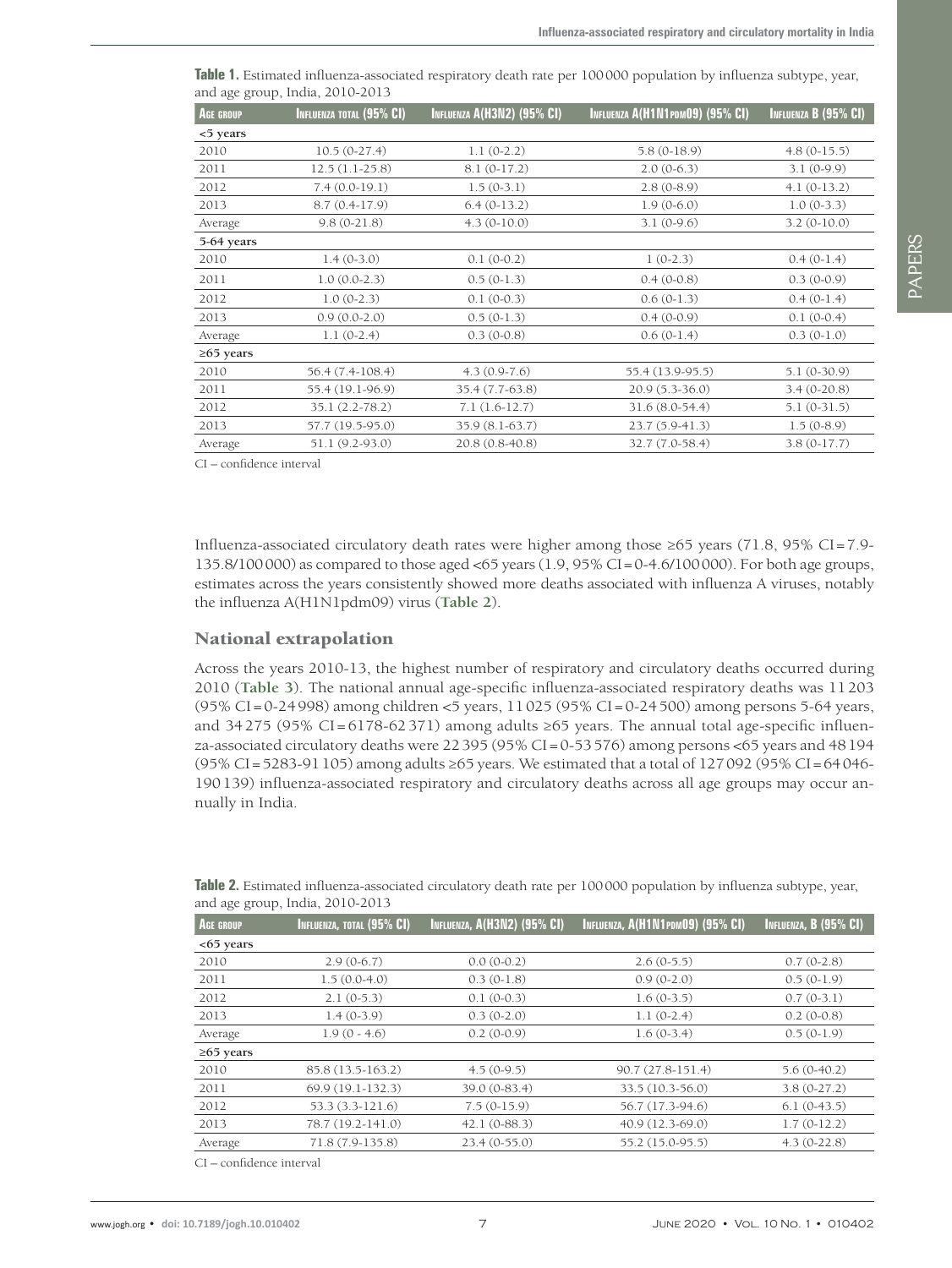**Table 3.** Estimated influenza-associated annual respiratory and circulatory deaths by year, and age group, India, 2010-2013

| YEAR                   | <b>RESPIRATORY DEATHS (95% CI)</b> |                                 |                     | CIRCULATORY DEATHS (95% CI)1 |                      | <b>RESPIRATORY &amp; CIRCULATORY</b><br>DEATHS (95% CI) |
|------------------------|------------------------------------|---------------------------------|---------------------|------------------------------|----------------------|---------------------------------------------------------|
|                        | <5 years                           | 5 to 64 years                   | $\geq 65$ years     | $<65$ years                  | $\geq 65$ years      | All age                                                 |
| 2010                   | 11776 (0-28928)                    | 13818 (0-30164)                 | 36996 (4038-69955)  | 33011 (0-72776)              | 56314 (7494-105135)  | 151915 (76999-226830)                                   |
| 2011                   | 14262 (0-28664)                    | 10626 (0-23129)                 | 36881 (10883-62880) | 16609 (0-40062)              | 46525 (8567-84482)   | 123976 (68926-179026)                                   |
| 2012                   | 8547 (0-20803)                     | 10099 (0-23279)                 | 23 692 (0-50 685)   | 23923 (0-58111)              | 36011 (0-78181)      | 100537 (37294-163780)                                   |
| 2013                   | 10229 (0-20683)                    | 9558 (0-20919)                  | 39529 (13705-65354) | 16037 (0-40301)              |                      | 53926 (11940-95912) 126282 (69213-183351)               |
| Average<br>$(2010-13)$ |                                    | 11203 (0-24998) 11025 (0-24500) | 34275 (6178-62371)  | 22395 (0-53576)              | 48 194 (5283-91 105) | 127092 (64046-190139)                                   |

CI – confidence interval

# **DISCUSSION**

Our findings demonstrate that influenza virus activity is associated with respiratory and circulatory deaths in India. The rate of influenza-associated death was highest among those aged ≥65 years followed by children <5 years. Influenza-associated mortality estimates which were derived using national data sets on mortality and influenza surveillance consistently showed more deaths associated with influenza A viruses across the years.

Prior to analysing our data, we reviewed all available data sources in India and possible methods for our analyses to determine the best approach for the analyses [8]. We determined that generalized linear models using influenza viral surveillance data would provide the most reliable estimates of influenza-associated mortality in India. Our findings are consistent with observations from other countries, such as China [11], Hong Kong [22],Thailand [12], Bangladesh [13], South Africa, [23] and the Americas [10] (Table S4 in the **Online Supplementary Document**). While our point estimates of all age influenza-associated circulatory deaths (6/100 000, 95% CI = 1-10) were higher than those from previous studies in Thailand [12] (0.8/100 000, 95% CI = -15-16) and Hong Kong [22] (2/100 000, 95% CI = 0.6-4), the estimates were within the confidence intervals of other studies, indicating similarity with previously published estimates. One possible factor contributing to the variation across these studies is that these were conducted using data from different years (Thailand: 2006-11; Hong Kong: 1998-2009 and India: 2010-13). Other factors that may contribute to differences in mortality impact between countries include access to medical care and antiviral drugs, influenza vaccination coverage, and co-circulating bacterial and viral pathogens [24].

In addition to comparing our findings to other countries, we compared the mortality patterns by age group to hospitalization patterns by age group in India. We observed higher influenza-associated death rates among those aged ≥65 years followed by children <5 years, which correlates with earlier reported influenza-associated hospitalization rates in India. The Hirve et al. study found higher hospitalization rates in adults aged >60 years, followed by those aged 1-4 years [4]. While these burden estimates are comparable, the Hirve et al. study was not nationally representative and future efforts should be considered to calculate national estimates of influenza-associated hospitalization.

A strength of this study is that we were able to estimate influenza-associated respiratory deaths for children <5 years, which is not possible in many settings because there are few deaths by week or month in this age group for time series modeling. We compared our estimates for children <5 years (7.4-12.5/100 000 population) with South Africa [25] (6-13/100 000 population) and Bangladesh [13] (6-13/100 000 population) and found that these rates were similar. Other comparisons for children <5 years across LMIC settings were not possible. Mortality rates for children <5 years are important for developing country settings since child death rates are higher and vaccination programmes primarily focus on this age group [26]. Earlier estimates reported that 99% of global influenza-associated deaths in children <5 years occurred in developing countries [1,9]. Our Indian estimates contributed to a recent global estimate of 9243-105 690 annual influenza-associated deaths for this age group, which was estimated for 92 countries with high child respiratory infection mortality [1].

Although, there were peaks in influenza-associated mortality in India during 2010 through 2013, in distinction to temperate climates, the timings were inconsistent. This reiterates that year-round circulation of influenza viruses occurs in India as reported by earlier studies [2], and this circulation pattern prevents us from defining definitive seasonal mortality or epidemic patterns. The presence of multiple peaks in influenza virus seasonality indicates the importance of incorporating viral surveillance data into statistical models (a strength of our methods) to avoid overestimating the burden of influenza outside of the typi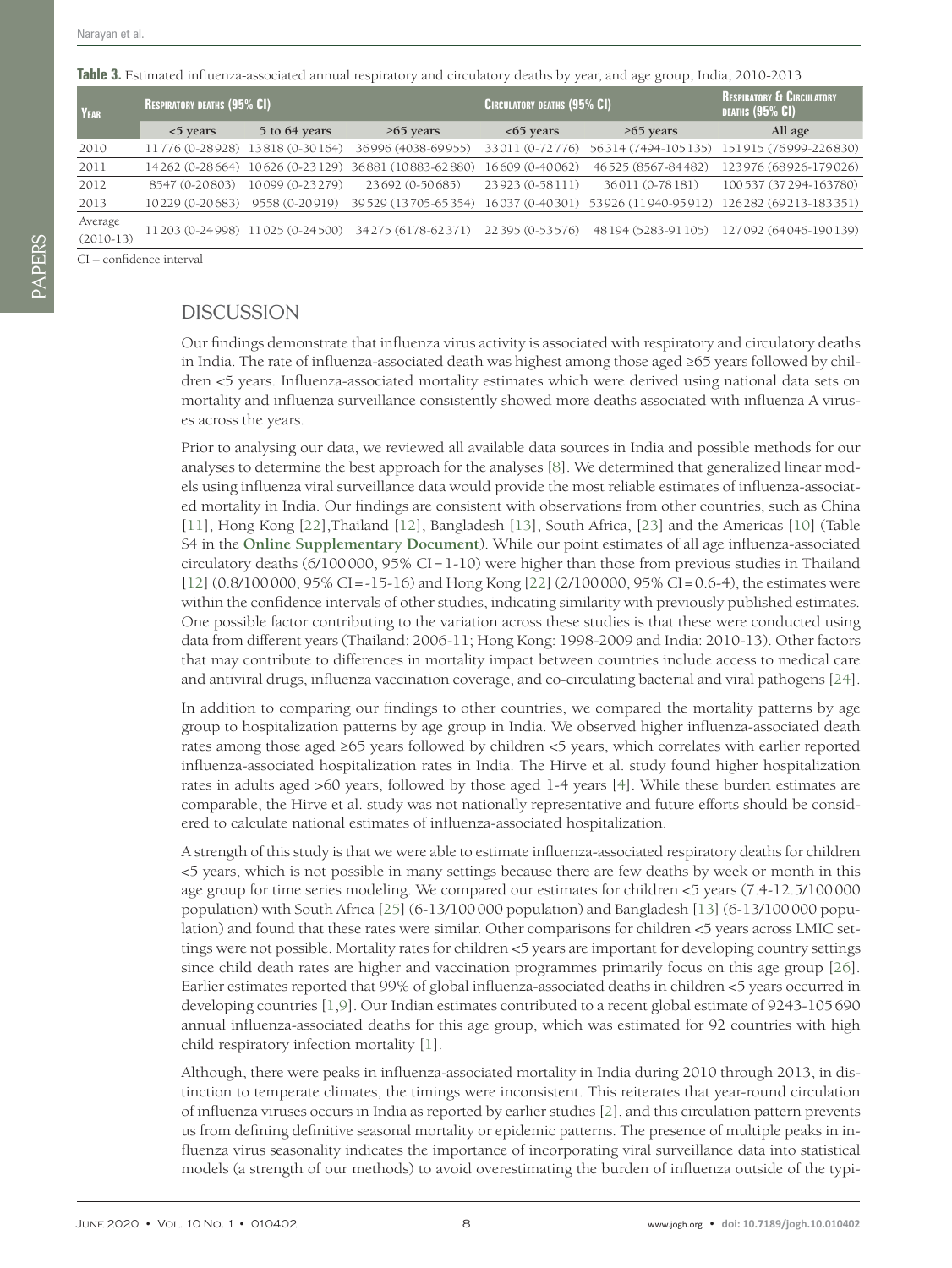cal seasonal activity. Another strength of the model was providing mortality estimates by virus types and subtypes. One limitation of our study was that virological data were from only 10 sentinel centers across India and may inadequately represent the variation in influenza circulation across the country. In addition, we were unable to use age-specific influenza percent positive in models to estimate influenza mortality. This may have resulted in an overestimate or underestimate of influenza mortality in some age groups. In the future, if the network for influenza surveillance is expanded further, more representative patterns could help better define seasonality for influenza virus circulation and could provide enough specimens collected and tested by age group to use age-specific percent positive in analysis. An expanded system could also help to determine the need to further stratify mortality analyses by region within the country to account for different circulating patterns of influenza viruses. While we did have sufficient viral surveillance data by influenza subtype to estimate the burden of influenza virus subtypes, we were unable to differentiate the burden due to the different influenza lineages. In our estimates, influenza B accounted for about a quarter of respiratory and circulatory deaths in those aged <65 years. Thus, additional viral surveillance testing for B lineages along with research to understand the burden of influenza B, especially in younger age groups, could help to refine future influenza-associated burden estimates [27].

Additionally, peak respiratory and circulatory mortality occurred during winter months, which was outside of the typical influenza season and may potentially be explained by respiratory syncytial virus (RSV) circulation or air pollution due to temperature inversion in colder months [28]. However, increased circulatory mortality may occur during and outside of the typical influenza season. The increase in circulatory mortality may be due to cold temperature during winter months potentially leading to increased blood pressure and thrombus formation [29]. Other respiratory bacterial or viral pathogens such as S. pneumoniae and parainfluenza may also contribute to these deaths [24,30]. Some recent global estimates have shown the sizeable amount of mortality due to RSV [31] and air pollution [32]. These variables were not included in our models due to absence of RSV and other respiratory pathogens surveillance data or accurate temperature, humidity and air quality data at the national level. Future models would benefit from inclusion of data on these variables if data become available to provide more accurate estimates of influenza-associated death. Further, using national level week averages for air quality measures, temperature and humidity may not be as useful as using these variables for more defined geographic regions for these analyses and including measures of air quality, temperature and humidity on a smaller scale. Despite these limitations, our analysis indicated that few deaths were associated with influenza outside of the typical influenza season, which helps to demonstrate that our results do not misattribute deaths to influenza outside of the typical circulation period and reinforce the importance of including viral surveillance data to capture influenza virus circulation patterns in estimation models.

Lastly, the mortality data are from a nationally representative survey instead of the routine death reporting and certification system representing the entire population of India. Data sources and methods utilized for this analysis were chosen based on a detailed evaluation of possible data sources available in India for estimation of influenza-associated mortality conducted earlier by the study authors with a comparative analysis of the strengths and limitations of the data sources and various methods for influenza mortality estimation [8]. A limitation of the SRS data was that only four years of data were available for this analysis at the time of our data request. Though our models were evaluated to ensure that four years of mortality data were sufficient for our analyses and were found to be reliable, additional years of mortality data could improve models and allow for more stability and robustness of both the model and the estimates produced. A potential benefit of using death data from a large representative survey implementing verbal autopsy to model influenza-associated deaths is the possible application in other countries with limited mortality data or without comprehensive vital records registration systems. However, findings should be interpreted with the understanding that death data collected using verbal autopsy may be limited by the high proportion of ill-defined causes of death in older adults [33] thereby suggesting that our estimates in adults aged ≥65 years (63.5% of total deaths) may be an underestimate. National-based vital records systems accounting for the entire population are needed to better estimate the burden of influenza on death in India. Also, because India is a geographically large and diverse country, further analyses by region could provide better information for the possible variations in presence of influenza and subtype by regions.

# CONCLUSIONS

We observed a high burden of influenza-associated mortality among adults ≥65 years and children <5 years. This study represents an important contribution to quantifying the death burden posed by influen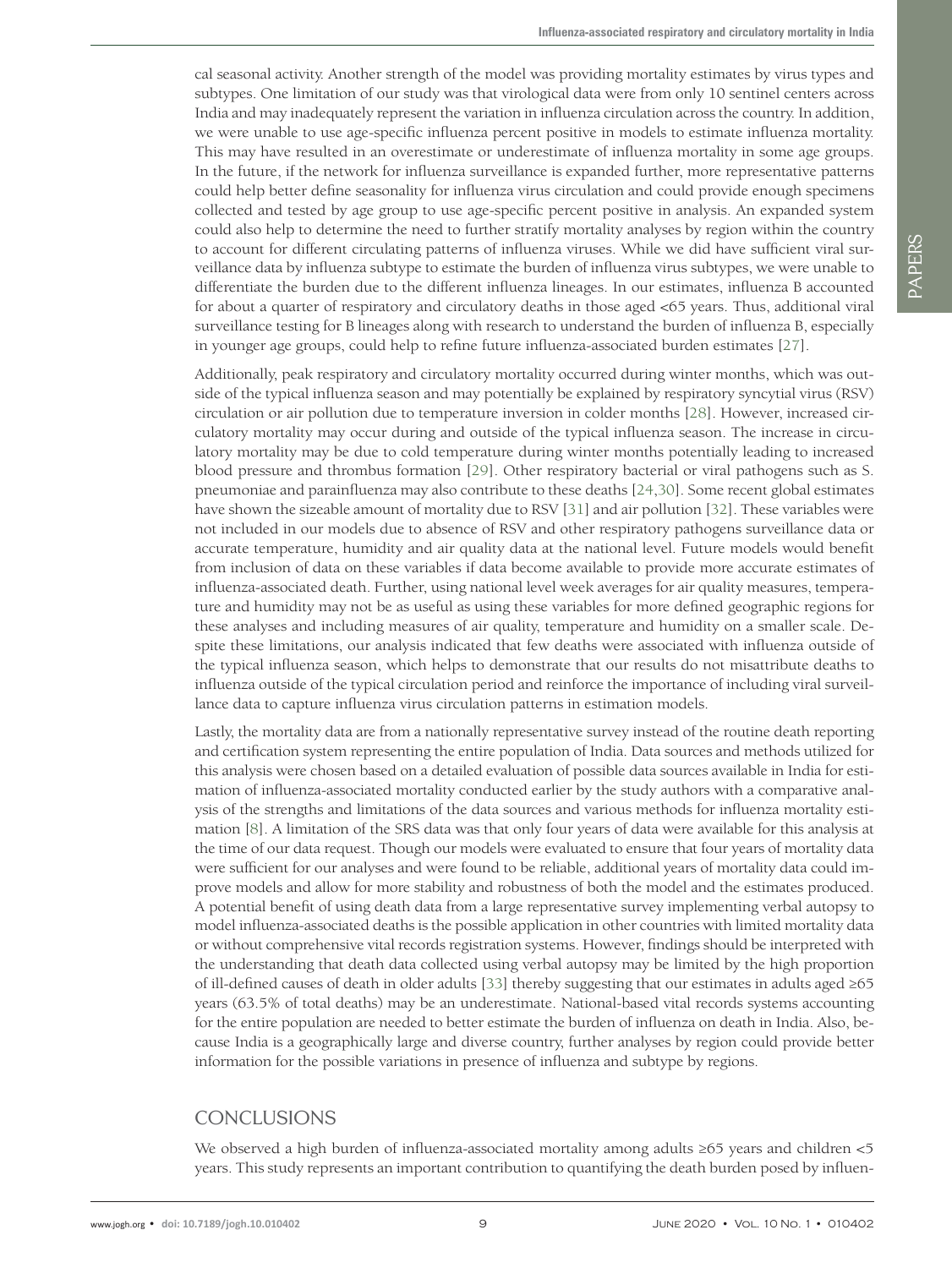za viruses in India, which may be useful to advocate for strategies for prevention and control, including the use of vaccines. This also identifies older adults and under-5 children as a high burden group to be considered for vaccination in the future vaccine policy recommendation of the MoHFW. Improvements to influenza virus surveillance and vital registration systems in India would increase the robustness of future estimates of influenza-associated disease burden.

**PAPFRS** PAPERS

**Disclaimer**: The findings and conclusions in this paper are those of the authors and do not necessarily represent the official position of the US Centers for Disease Control and Prevention, AIIMS, ORGI or NIV.

**Funding**: The study was funded through the Centers for Disease Control and Prevention cooperative agreement [U01 IP000492] with AIIMS, Delhi.

**Authorship Contributions:** VVN, AK, ADI conceived the study. VVN, SS, KMR, AK, and ADI compiled, managed, cleaned, evaluated, and analyzed country-specific data. VVN and ADI developed statistical models for India-specific data and communicated and discussed findings with all co-authors before finalizing estimates. VVN, ADI, KMR, SS, and AK developed the all manuscript drafts, compiled feedback, and addressed all co-author comments. RB and MSC provided India sample registration mortality data and influenza viral surveillance data used in the analysis of influenza-associated mortality. PH, KR, VS, SK, SJ, JSB reviewed methodology and provided feedback and guidance for alternative methods of analysis of mortality and surveillance data. All other authors provided data, reviewed country specific results, or reviewed, contributed to, and approved final results. All authors reviewed, commented, and revised this publication.

**Competing interests**: The authors completed the ICMJE Unified Competing Interest form (available upon request from the corresponding author), and declare no conflicts of interest.

**Additional material**

Online Supplementary Document

- 1 Iuliano AD, Roguski KM, Chang HH, Muscatello DJ, Palekar R, Tempia S, et al. Estimates of global seasonal influenza-associated respiratory mortality: a modelling study. Lancet. 2018;391:1285-300. Medline:29248255 doi:10.1016/ S0140-6736(17)33293-2
- 2 Chadha MS, Potdar VA, Saha S, Koul PA, Broor S, Dar L, et al. Dynamics of influenza seasonality at sub-regional levels in India and implications for vaccination timing. PLoS One. 2015;10:e0124122. Medline:25938466 doi:10.1371/journal.pone.0124122
- 3 Broor S, Parveen S, Bharaj P, Prasad VS, Srinivasulu KN, Sumanth KM, et al. A prospective three-year cohort study of the epidemiology and virology of acute respiratory infections of children in rural India. PLoS One. 2007;2:e491. Medline:17551572 doi:10.1371/journal.pone.0000491
- 4 Hirve S, Krishnan A, Dawood FS, Lele P, Saha S, Rai S, et al. Incidence of influenza-associated hospitalization in rural communities in western and northern India, 2010–2012: a multi-site population-based study. J Infect. 2015;70:160-70. Medline:25218056 doi:10.1016/j.jinf.2014.08.015
- 5 Serfling RE. Methods for current statistical analysis of excess pneumonia-influenza deaths. Public Health Rep. 1963;78:494- 506. Medline:19316455 doi:10.2307/4591848
- 6 Thompson WW, Weintraub E, Dhankhar P, Cheng P-Y, Brammer L, Meltzer MI, et al. Estimates of US influenza-associated deaths made using four different methods. Influenza Other Respir Viruses. 2009;3:37-49. Medline:19453440 doi:10.1111/j.1750-2659.2009.00073.x
- 7 WHO. A practical guide for designing and conducting influenza disease burden studies. World Health Organization, Regional Office for the Western Pacific; 2009.
- 8 Narayan VV, Iuliano AD, Roguski K, Haldar P, Saha S, Sreenivas V, et al. Evaluation of data sources and approaches for estimation of influenza-associated mortality in India. Influenza Other Respir Viruses. 2018;12:72-80. Medline:29197173 doi:10.1111/irv.12493
- 9 Nair H, Brooks WA, Katz M, Roca A, Berkley JA, Madhi SA, et al. Global burden of respiratory infections due to seasonal influenza in young children: a systematic review and meta-analysis. Lancet. 2011;378:1917-30. Medline:22078723 doi:10.1016/S0140-6736(11)61051-9
- 10 Cheng P-Y, Palekar R, Azziz-Baumgartner E, Iuliano D, Alencar AP, Bresee J, et al. Burden of influenza-associated deaths in the Americas, 2002–2008. Influenza Other Respir Viruses. 2015;9 Suppl 1:13-21. Medline:26256291 doi:10.1111/ irv.12317
- 11 Wang H, Fu C, Li K, Lu J, Chen Y, Lu E, et al. Influenza associated mortality in Southern China, 2010-2012. Vaccine. 2014;32:973-8. Medline:24370709 doi:10.1016/j.vaccine.2013.12.013
- 12 Aungkulanon S, Cheng P-Y, Kusreesakul K, Bundhamcharoen K, Chittaganpitch M, Margaret M, et al. Influenza-associated mortality in Thailand, 2006–2011. Influenza Other Respir Viruses. 2015;9:298-304. Medline:26283569 doi:10.1111/ irv.12344